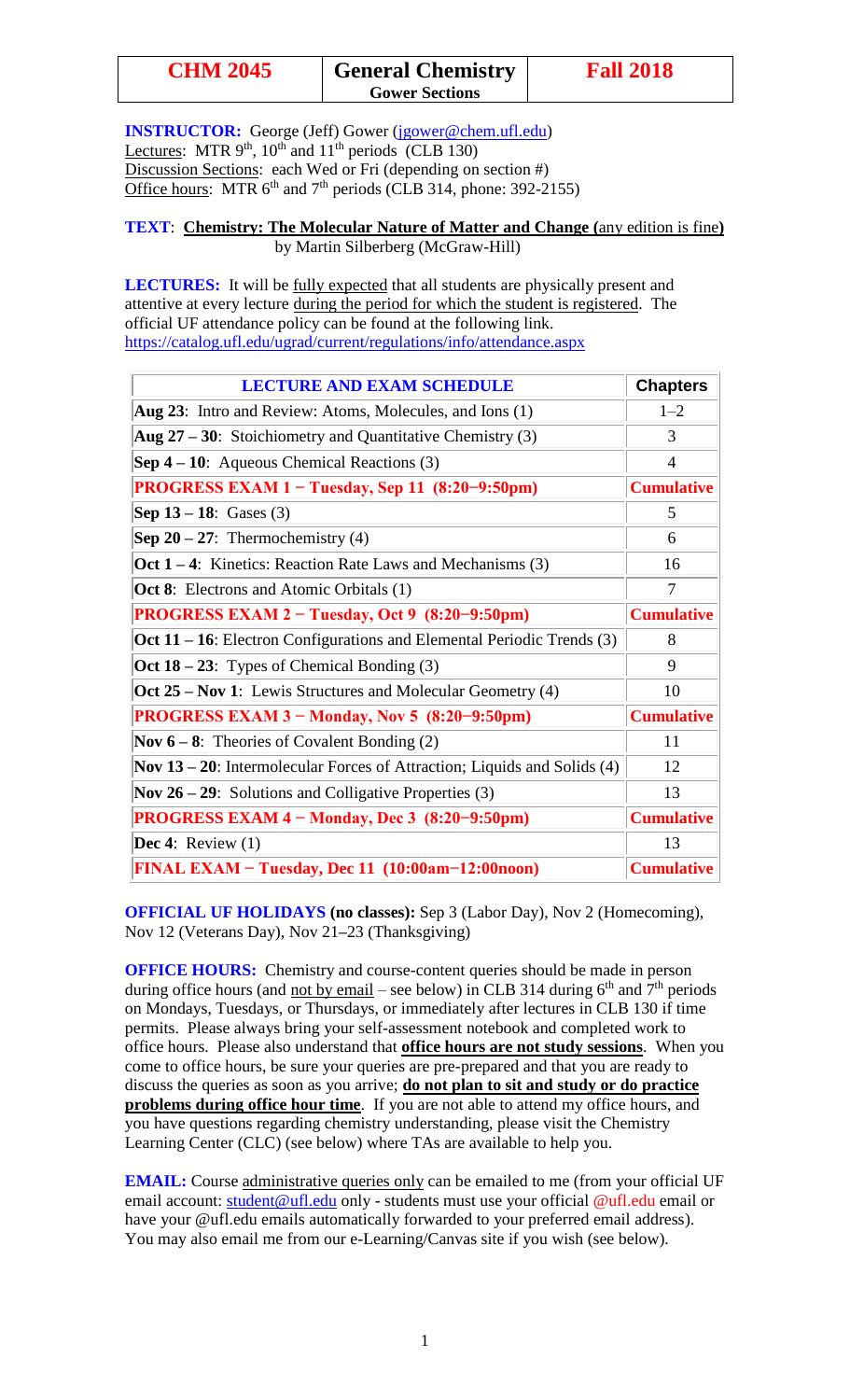## **E-LEARNING (Canvas) (**[http://elearning.ufl.edu\)](http://elearning.ufl.edu/)**:** Be sure to set your

eLearning/Canvas notification preferences so that all class announcements are forwarded to your @ufl.edu email address. It is the responsibility of all students to be aware of all emails and announcements related to the course.

**UF computer issues:** If you have any problems with your GatorLink name or password, or issues with E-Learning/Canvas matters, you should either go on-line [http://helpdesk.ufl.edu/self-help/,](http://helpdesk.ufl.edu/self-help/) contact the Help Desk at 392-HELP, or go to 520 CSE for personal assistance. For other computer assistance, visit [http://helpdesk.ufl.edu/.](http://helpdesk.ufl.edu/)

**"HOW TO SUCCEED IN COLLEGE CHEMISTRY":** This document is posted in the Files folder in Canvas. Read it carefully and do exactly as it says. The detailed structured method of **self-assessment** strategic study skills in this document has been proven to work many times by many different students over many years (including yours truly). For most students, it is the only way to succeed in the course (and in other courses like this one). Trust me on this: failure to read and do exactly as it says in this document will most likely result in frustration and lack of success in this course for the majority of students. Please do not disregard this advice. **Self-assessment is essential!**

**LECTURES:** Your attendance and attentiveness is expected during every lecture, and very short Attendance/Alertness Quizzes will be administered during lectures via Canvas (under "Quizzes"), beginning after the Drop/Add period is over. You'll be able to use your cell phone or a laptop/tablet, etc., to access the quizzes. Be sure to open Canvas on your device via a browser such as Safari, etc.. You may try to use the Canvas Student App on your phones, but <u>I've been told that the Canvas Student App may have technical</u> issues, so use this app your own discretion – your choice. **You must be in the lecture section for which you are registered**.

**DISCUSSION CLASSES:** Discussion Classes Begin On Wednesday, August 29<sup>th</sup>, or **Friday, August 31**, depending on your section number.

Students and TAs will collectively work on worksheets that relate to the current lecture material. Participation will contribute toward your course grade (see under "Grades"), so it is therefore important that you go only to the Discussion Class section for which you are registered. You must be present for the entire Discussion Class to earn credit for the class/worksheet. No worksheets nor worksheet credit will be given outside of class. Students: be sure to confirm that your TA properly notes your presence each week – once the class is over, it is impossible to confirm your presence. Worksheet answers will be posted online after each week's Discussion classes are over.

**If You Miss a Lecture or a Discussion Class**: To assuage any concerns over having to miss a Lecture or Discussion Class due to personal matter, emergency, illness, or other conflict at all, there will be a 20% forgiveness buffer to the total combined points you earn in (Lectures + Discussion) classes. Each student's total points for (Lectures  $+$ Discussion) Classes will be divided by 0.80 at the end of the semester. For example, if the total of points you could have possibly earned was 100 points, and you only earned 80 points, then your adjusted points will be  $(80/0.80) = 100$  points. No additional accommodations will be considered, nor will any "make-up" Lecture or Discussion Class points will be offered for any reason - no exceptions.

**ONLINE PRACTICE PROBLEMS:** Practice Problems will be posted online on Canvas (under "Quizzes" ). These Practice Problems will walk students through each chapter's content, pointing out important components of each chapter, and give the students an opportunity to assess their understanding and competence with the material via multiple-choice exam-derived questions that are sequenced in logical order to help facilitate learning. The purpose of the Practice Problems is to help students to selfidentify individual weaknesses and calculational mis-steps so that the students will be aware of these weaknesses before the exams do this for them. The proper way to approach the problem sets is to first go through them "cold" so that students can selfassess and self-grade themselves on the material; then, students can work with focus and efficiency to address their own individual weaknesses during subsequent attempts as detailed in the "How To Succeed In College Chemistry" document. Be sure to write down your answers while doing the Practice Problems so that you will have them readily available if you wish to re-submit your answers on successive attempts. These Practice Problems are not scored and will not count toward your grade; however, you will have to continue working on the problems, resubmitting your answers, until your get them correct, in order to know the correct answer to the problems; the correct answers will not be published otherwise.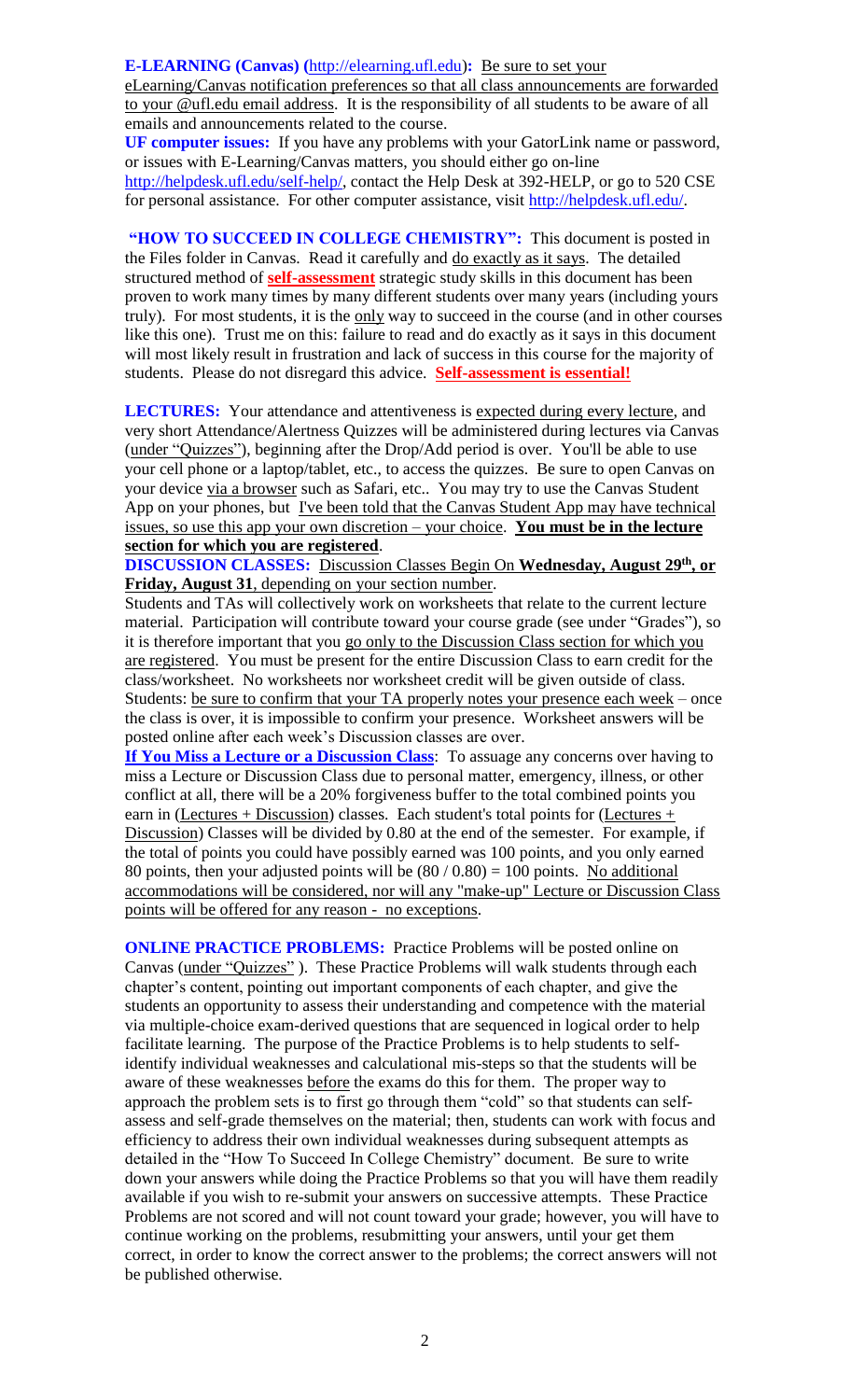**TEXTBOOK END-OF-CHAPTER HOMEWORK:** Suggested homework problems from the end of each chapter in the textbook  $(6<sup>th</sup>$  edition of the Silberberg textbook) will be posted in the "Files" folder on Canvas. Worked-out solutions to all end-of-chapter problems ( $6<sup>th</sup>$  edition) are also found in the Resources folder. Be sure to use this valuable self-assessment resource. I recommend that students use the Online Practice Problems above to self-assess for weaknesses with the material, and to let the results of that selfassessment guide the students as to which End-Of-Chapter problems need to be done. But let me say this: the more problems you do, the more you develop your skills at solving problems and understanding concepts. If success in this course is important to your goals, do not short-change yourself by merely doing the minimum work needed to "get by". Think about it.

**ONLINE QUIZZES:** Online Quizzes will be administered via e-Learning/Canvas (under "Quizzes"). These quizzes will occur weekly, beginning during the  $2<sup>nd</sup>$  week of classes, and each quiz will be announced via Canvas.

**If You Miss an Online Quiz**: To assuage any concerns over having to miss a Online Quiz due to personal emergency, illness, or other conflict, you will be allowed to miss two (2) online quizzes with no penalty to your course grade. More than two (2) missed online quizzes will not be accommodated. No "make-up" online quizzes will be offered for any reason - no exceptions.

**EXAMS:** Progress Exams (during-term exams) will be taken in the evenings outside of class and the Exam Room Assignments for each exam will be posted in Canvas prior to each exam. You may only use a non-graphing non-programmable scientific calculator on exams (with log, ln, root, and exponent (scientific notation) functions). Be sure to bring pencils, your section number, and your UF ID card. No notes, papers, cell phones or other electronic devices can be in view during exams.

**Exam Conflict/Absence Policy:** No make-up Progress Exams will be given after the regularly scheduled Progress Exam date for any reason.

- (1) If you know in advance that you must be absent for a Progress Exam or for the Final Exam due to a documented and approved academic or UF athletic conflict or other pre-approved conflict, bring the applicable documentation to me at least one week prior to the scheduled exam, and an early conflict exam will be arranged for you. Failure to bring documentation and/or obtain oneweek pre-approval for the early conflict exam will result in your request being denied. (continued on next page......)
- (2) If you experience a last-minute unavoidable emergent situation (illness, accident, emergency, etc.) that prevents you from attending an exam, you **must** do the following: (1) go to the Dean Of Students office and have them confirm your conflict documentation and have them email their confirmation to me, and then you must (2) see me in person as soon as you are **no longer ill** (no rush – wait until you are well) and/or as soon as you are able to do so. Failure to do these two steps will result in a zero score for the missed exam. (More information can be found in the *General Chemistry Exam Absence Policy* document located in the "Files" folder on the course web site.)

**Progress Exam "Average/Replace" Policy:** (Applies to all students). No Progress Exam scores will be dropped for any reason. However, to help alleviate the stress of potential issues that do not fall under the officially-sanctioned absences described above, and that may affect a Progress Exam score (for example, unapproved exam absence or poor exam performance), the lowest score of the four Progress Exams will be replaced by the average score of all four of the Progress Exam scores:

Example (unapproved absence):

Exam 1, 70%; Exam 2, 0%; Exam 3, 90%; Exam 4, 80%

The Progress Exam 2 score (0%) will be replaced by  ${(70+0+90+80) / 4} = 60\%$ . Example (poor exam performance):

Exam 1, 70%; Exam 2, 40%; Exam 3, 90%; Exam 4, 80%

The Progress Exam 2 score (40%) will be replaced by  ${(70+40+90+80) / 4} = 70%$ . **Missing scores (or questionable zero scores) and checking your scantron**: If your exam score is MISSING from your e-Learning gradebook, or if your exam score is ZERO and you do not think this score is correct, please contact me ASAP. It could be that your UF ID was not properly bubbled in. Scantrons may be viewed during the oneweek period of office hour sessions (in CLB 314) following the posting date of the exam score in your Canvas gradebook. Bubbling errors made on scantrons (mis-bubbled exam question answers or mis-bubbled Form Code) can not be negotiated.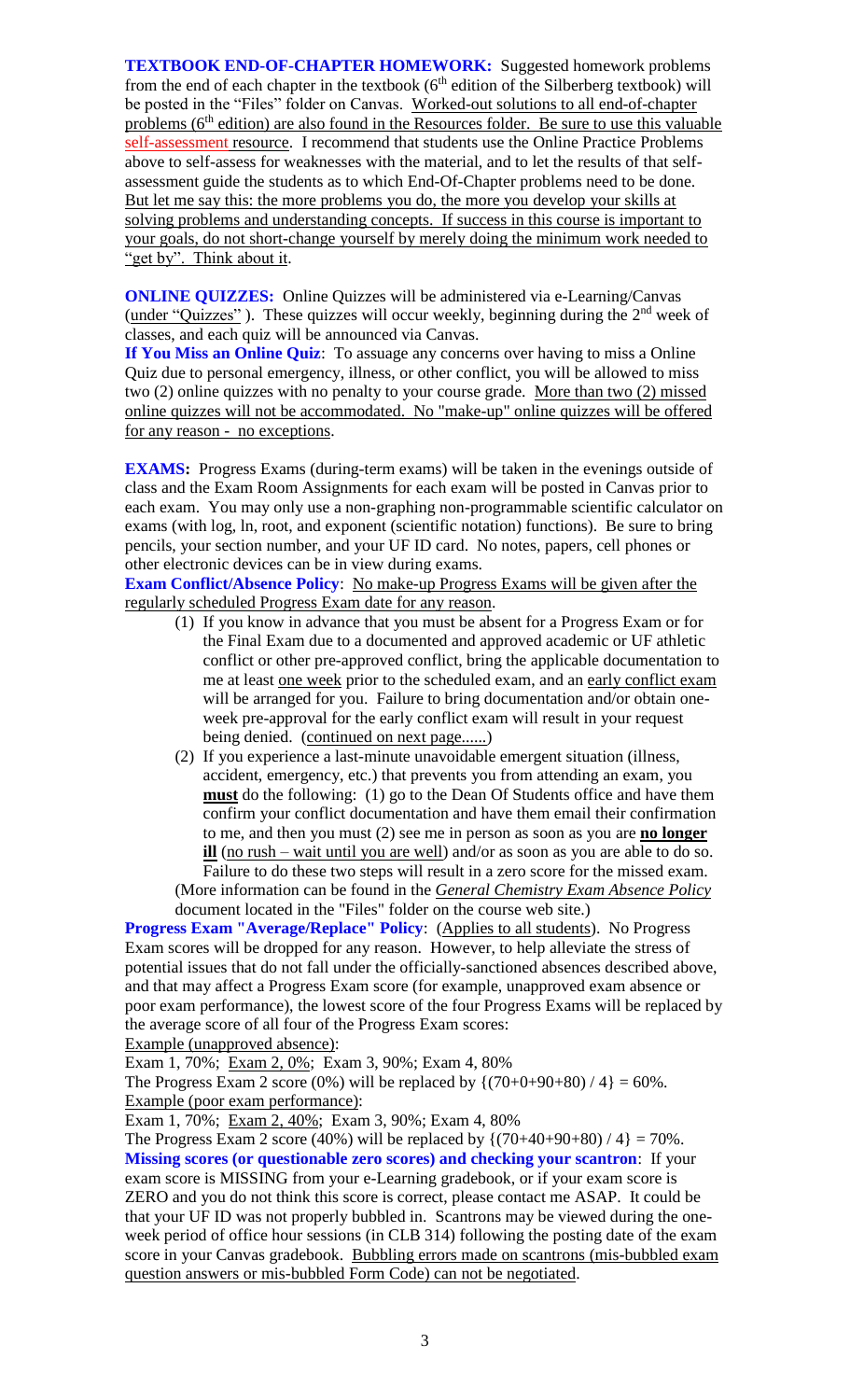**ALEKS Prep Course:** Up to two (2) percent of your course grade can be earned based on your completion of the ALEKS prep course, as per the chart below. **The deadline for completion of the Aleks prep course is Monday, September 10**.

| <b>ALEKS Completion %</b> | Percent % of course grade earned |
|---------------------------|----------------------------------|
| $0 - 69%$                 | $0\%$                            |
| $70 - 79%$                | $0.5\%$                          |
| $80 - 89%$                | 1.0%                             |
| $90 - 98%$                | $1.5\%$                          |
| $99 - 100 %$              | 2.0%                             |

**CHEMISTRY LEARNING CENTER (CLC):** There is free help to be had from graduate student teaching assistants in the CLC Monday through Friday in Hernandez Hall room 105, beginning Monday, August 27. Your discussion TA will have office hours in the CLC, but you may go there anytime any TA is assigned there to get help on questions pertaining to chemistry. A schedule of the TA schedules will be posted in the corridor outside the CLC and also on e-Learning/Canvas.

And, there is the **TEACHING CENTER** located on the ground floor of Broward Hall, if you'd like to use that resource. Their web site is [http://www.teachingcenter.ufl.edu.](http://www.teachingcenter.ufl.edu/)

**COURSE GRADES:** Course grades for the term will be earned as follows:

| <b>Assignment/Assessment Type</b> | Points / % of Grade |
|-----------------------------------|---------------------|
| Progress Exams $(4 \otimes 15\%)$ | 60%                 |
| <b>Online Quizzes</b>             | 10%                 |
| Discussions/Lectures              | 5%                  |
| <b>ALEKS</b> Prep                 | 2%                  |
| Final Exam                        | 23%                 |
| <b>TOTAL</b>                      | 100%                |

The following grade cutoffs will be used (these are non-negotiable – no curves):  $90-100\% = A$   $86-89\% = A$ -  $83-85\% = B$ +  $80-82\% = B$   $77-79\% = B$ - $73-76\% = C+ 69-72\% = C - 66-68\% = D+ 63-65\% = D - 60-62\% = D < 60\% = E$  (a grade of C or higher is required to take CHM2046) For further information on UF's Grades and Grading Policies, go to <https://catalog.ufl.edu/ugrad/current/regulations/info/grades.aspx>

**HONOR CODE:** The UF Student Honor Code applies to all exams and assessments given in this course. Please understand that absolutely no leniency will be extended in any case of academic dishonesty.

**INSTRUCTOR EVALUATIONS:** Students are expected to provide feedback on the instruction in this course by completing online evaluations at [https://evaluations.ufl.edu](https://evaluations.ufl.edu/) during the last two or three weeks of the semester. Students will be emailed with specific times when the online evaluations are open. Summarized results of previous evaluations are available to students at [https://evaluations.ufl.edu/results/.](https://evaluations.ufl.edu/results/)

**DISABILITIES / STUDENT MENTAL HEALTH COUNSELING:** Students requesting classroom and exam accommodations should contact the Dean of Students Disability Resources Center (DRC) at 392-8565 or <http://www.dso.ufl.edu/drc/> and obtain the proper forms that need to be turned in to me during the first week of class or as soon as possible after obtaining the paperwork from the DRC. It is the student's responsibility to schedule and arrange accomodations with the DRC. Students may seek mental health counseling at any time. See [http://www.counseling.ufl.edu/cwc/.](http://www.counseling.ufl.edu/cwc/)

**U MATTER, WE CARE**: Your well-being is important to the University of Florida. The U Matter, We Care initiative is committed to creating a culture of care on our campus by encouraging members of our community to look out for one another and to reach out for help if a member of our community is in need. If you or a friend is in distress, please contact [umatter@ufl.edu](mailto:umatter@ufl.edu) so that the U Matter, We Care Team can reach out to the student in distress. A nighttime and weekend crisis counselor is available by phone at [352-392-1575.](tel:352-392-1575) The U Matter, We Care Team can help connect students to the many other helping resources available including, but not limited to, Victim Advocates, Housing staff, and the Counseling and Wellness Center. Please remember that asking for help is a sign of strength. In case of emergency, call 9-1-1.